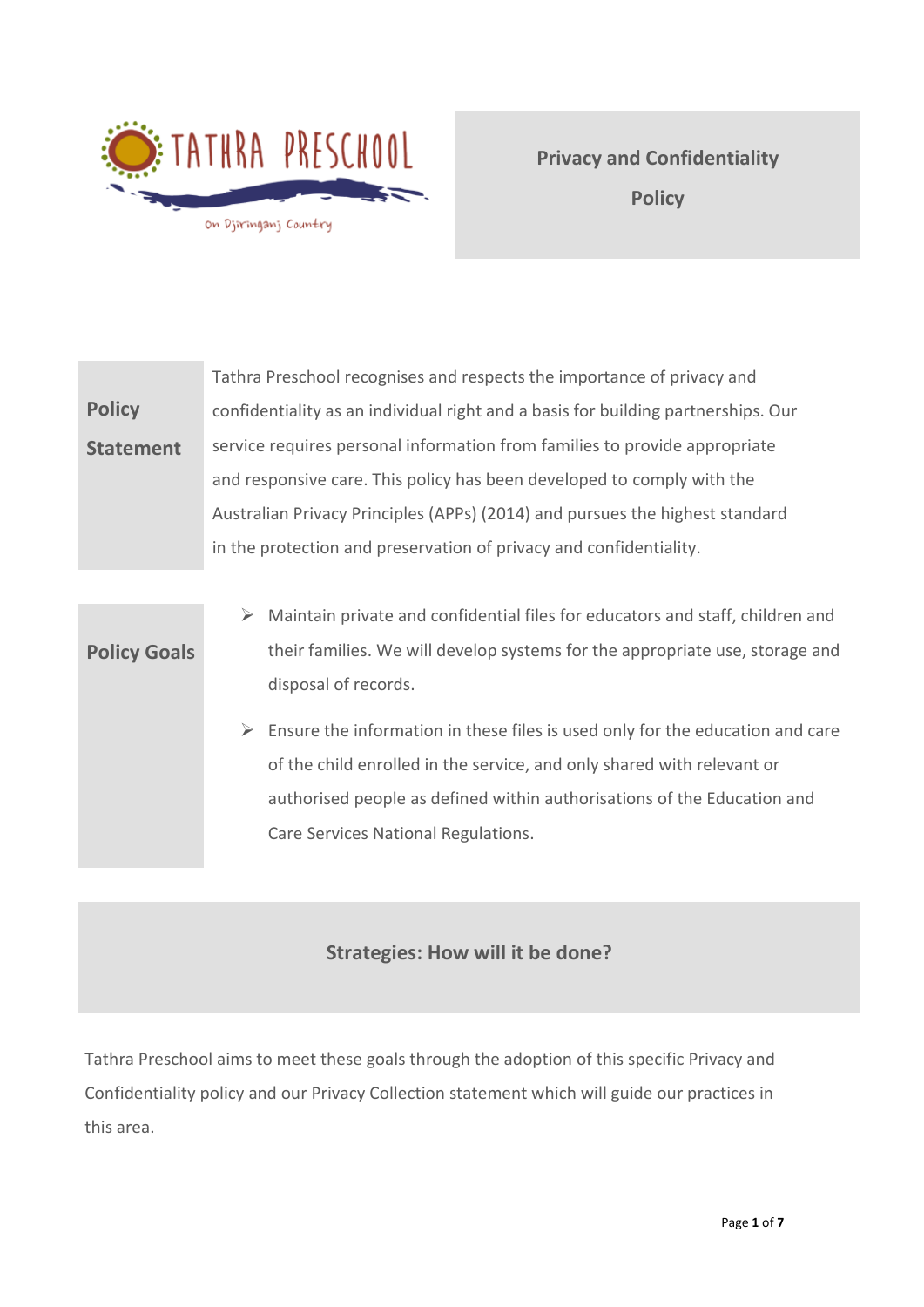## **Roles and Responsibilities**

#### **The Approved Provider will:**

### **Collection of Information**

- $\triangleright$  Ensure that each family, staff, volunteers and student and committee member is provided with a Privacy Collection Statement upon enrolment and induction, that includes details about how they can access their personal information, have this corrected as needed, make a complaint about a breach of privacy, if one occurs.
- $\triangleright$  Ensure all staff members, committee members, volunteers and student information are correct in personnel and other files. This includes information on qualifications, working with children checks or equivalent, criminal history checks, staff entitlements, contact and emergency information, health and immunisation information, and any relevant medical and legal information. This would include any other relevant information collected by the service.
- $\triangleright$  Ensure that information collected from families, educators, committee members and the community is maintained in a private and confidential manner at all times.
- $\triangleright$  Ensure that such information is not divulged or communicated (directly or indirectly) to another person other than the ways outlined as appropriate in the Education and Care Services National Regulations R181, which says information can be communicated: » To the extent necessary for the education, care or medical treatment of the child; » To the parent of the child to whom the information relates (except for information in staff records); » To the regulatory authority or an authorised officer; » As authorised, permitted or required to be given by or under any act or law; and » With written consent of the person who provided the information.
- $\triangleright$  Ensure families are informed upon enrolment how images/photographs of their children will be used on the Internet and/or publications and gain written approval.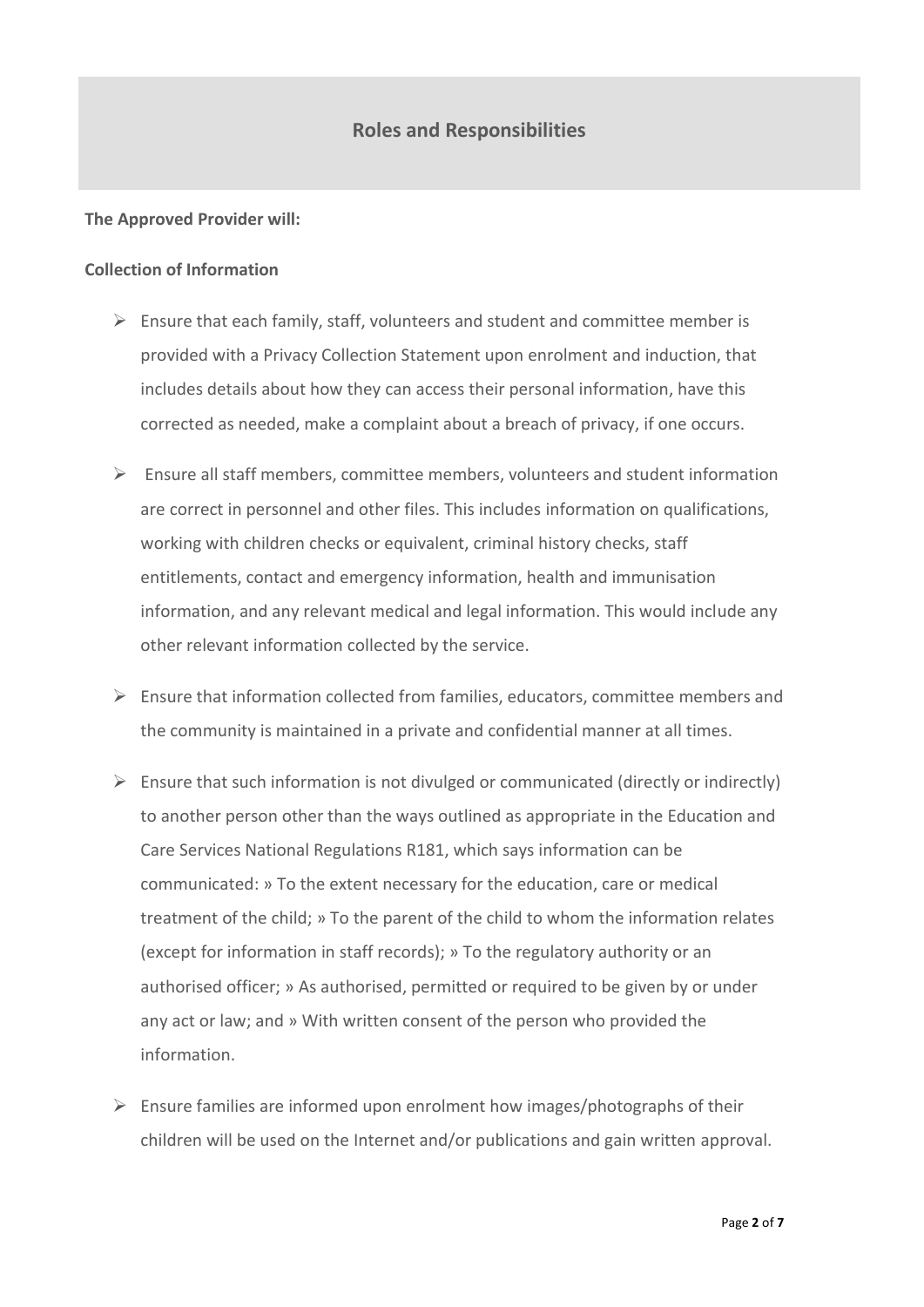- ➢ Provide families with information on the Complaints Handling policy if any privacy or confidentially procedure has been breached. Individuals can make a complaint to the Approved Provider if they believe there has been a breach of their privacy in relation to the Australian Privacy Principles. The breach will be assessed by the Approved Provider within 14 days. Where the information collected is incorrect, the information will be corrected. Where a serious breach of privacy is found, appropriate actions will be negotiated between the Approved Provider and the individual to resolve the situation, in line with the Complaints Handling policy.
- $\triangleright$  Will ensure information provided by families, staff and committee members is only used for the purpose it was collected for.

## **Notifiable Data Breaches (NDB)**

The Notifiable Data Breaches (NDB) scheme requires all businesses regulated by the Privacy Act (including education and care services) to provide notice to the Office of the Australian Information Commissioner (formerly known as the Privacy Commissioner) and affected individuals of any data breaches (ie. data leaks) that are "likely" to result in "serious harm."

Should there be a NDB at our service, the approved provider will undertake a reasonable and expeditious assessment to determine if the data breach is likely to result in serious harm to any individual affected.

- $\triangleright$  A failure to notify that is found to constitute a serious interference with privacy under the Privacy Act may result in a fine of up to \$360,000 for individuals or \$1.8 million for organisations.
- $\triangleright$  Individuals at likely risk of serious harm will be notified promptly. The Office of the Australian Information Commissioner must also be notified as soon as practicable through a statement about the eligible data breach.

### **The Nominated Supervisor will:**

 $\triangleright$  Ensure each families' information is correct in enrolment records. This includes information on immunisation updates, income and financial details (credit card or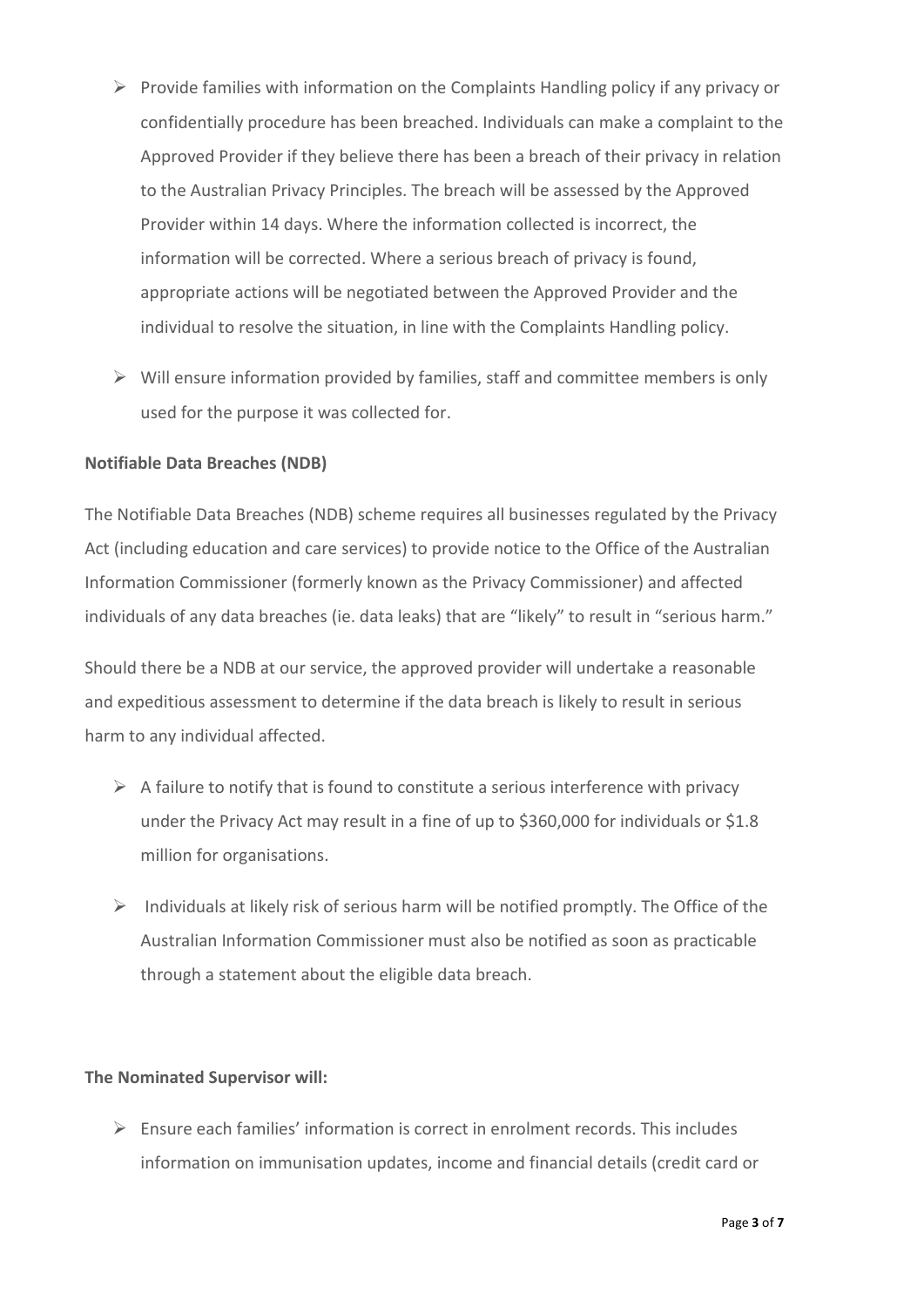bank information), contact details of family and emergency contact information, children's developmental records, Family Assistance information, and any medical or legal information – such as family court documentation – required by our education and care service. This would include any information required to be recorded under the Education and Care National Law and Regulations, the Family Assistance Law other relevant information collected to support the enrolment of a child. Provide families with details on the collection of personal information collected via the Privacy Collection Statement. This information will include: » The types of information collected by our education and care service; » The purpose of collecting information; » What types of information will be disclosed to the public or other agencies; and when and why disclosure may occur; » How information is stored at the service; » Approaches used to keep information secure; » Who has access to the information; » The right of the individual to view their personal information; » The length of time information needs to be archived; and » How information is disposed.

 $\triangleright$  Will ensure information provided by families and staff is only used for the purpose it was collected for.

#### **Storage of Information**

 $\triangleright$  Ensure that education and care service records, personnel records, and children's and families information is stored securely reducing the chance of unauthorised access, use or disclosure and remains private and confidential within the education and care environment at all times.

#### **Access to Information**

- $\triangleright$  Ensure that information kept is not divulged or communicated, directly or indirectly, to anyone other than: » Medical and developmental information that is required to adequately provide education and care for the child; » The Department of Education, or an authorised officer; or » As permitted or required by any Act or Law.
- $\triangleright$  Individuals will be allowed access to their personal information as requested. Individuals must request this information in writing from the Nominated Supervisor.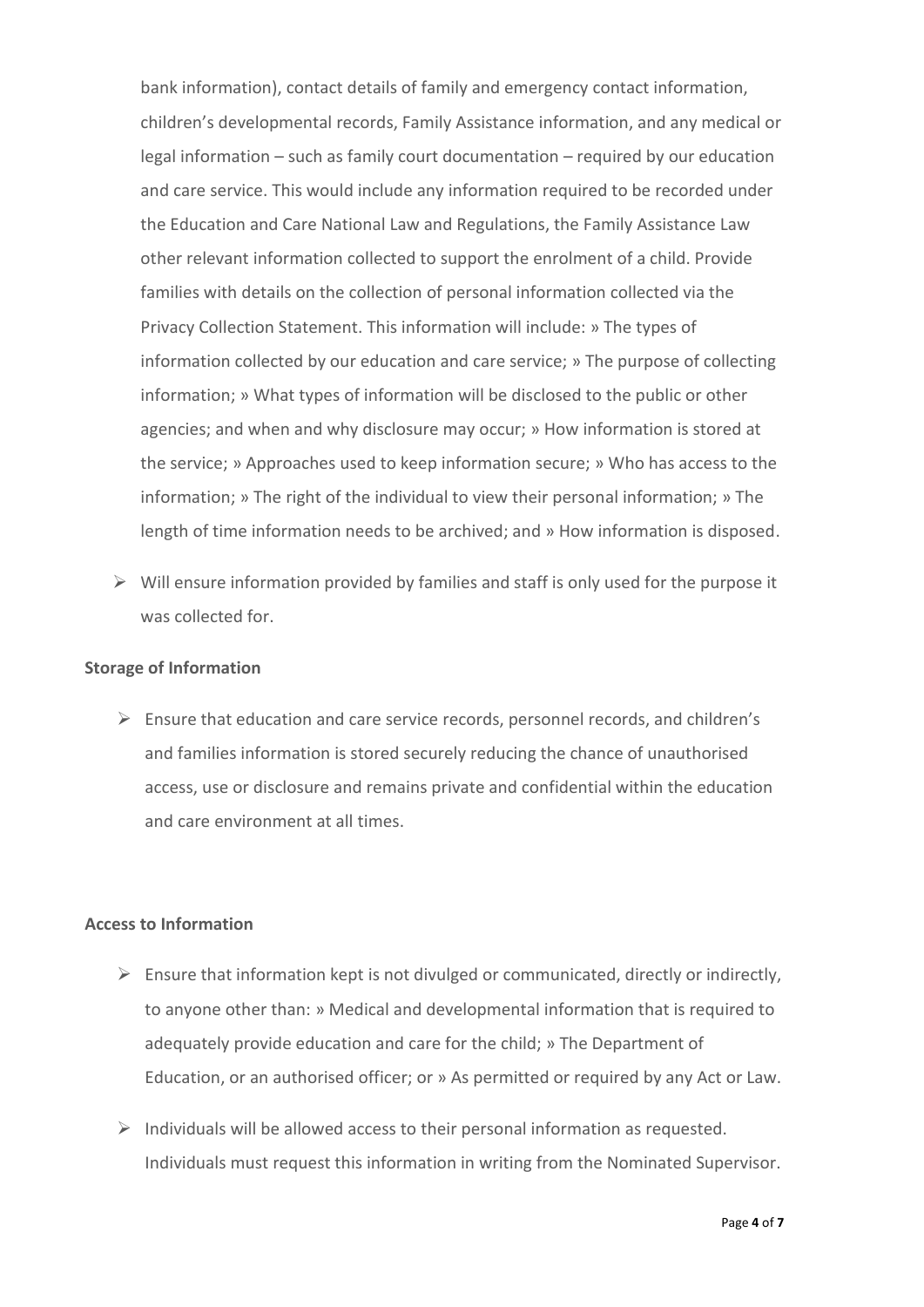Authorised persons may request to view any information kept on their child. Information may be denied under the following conditions:

» Access to information could compromise the privacy of another individual;

» The request for information is frivolous or vexatious; and

» The information relates to legal issues, or there are legal reasons not to divulge the information such as in cases of custody and legal guardianship.

### **Educators will:**

- ➢ Maintain children's information and store documentation according to policy at all times.
- $\triangleright$  Not share information about the education and care service, management information, other educators or children and families, without written permission or legislative authority.
- $\triangleright$  In keeping with the Early Childhood Australia (ECA) Code of Ethics (2016), the Education and Care Services National Regulations and the Australian Privacy Principles, educators and staff employed by our education and care service bound to respect the privacy rights of children enrolled and their families; educators and staff and their families and any other persons associated with the service. Educators will sign a Confidentiality Statement as it relates to privacy and confidentiality of information.

## **Monitor, Evaluation and Review**

This policy will be monitored to ensure compliance with legislative requirements and unless deemed necessary through the identification of practice gaps, the service will review this Policy every two years.

Families and staff are essential stakeholders in the policy review process and will be given opportunity and encouragement to be actively involved.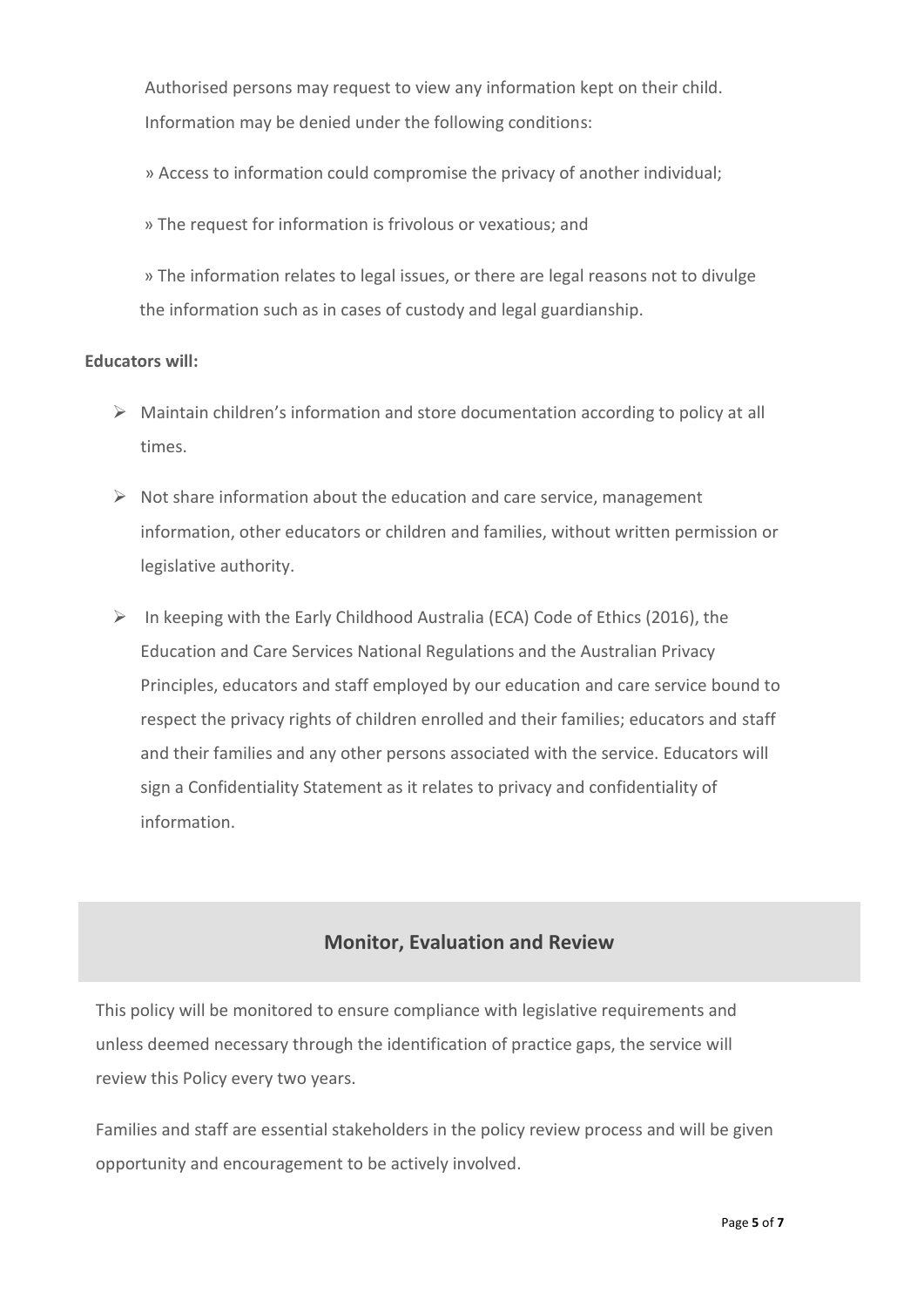In accordance with R. 172 of the Education and Care Services National Regulations, the service will ensure that families of children enrolled at the service are notified at least 14 days before making any change to a policy or procedure that may have significant impact on the provision of education and care to any child enrolled at the Preschool; a family's ability to utilise the service; the fees charged or the way in which fees are collected

|                                       | ⊲Education and Care Services National Law                                                       |
|---------------------------------------|-------------------------------------------------------------------------------------------------|
| <b>Relevant</b><br><b>Legislation</b> | $\leq$ Education and Care Services National Regulations: 168(2)(I), 181, 182, 183               |
|                                       | $\triangleleft$ Australian Privacy Principles                                                   |
|                                       | $\leq$ Privacy Act 1988 (Privacy Act)                                                           |
|                                       | $\triangleleft$ Australian Child Protection Legislation https://aifs.gov.au/cfca/ publications/ |
|                                       | australian-childprotectionlegislation                                                           |
|                                       | $\leq$ Education and Care Services National Law                                                 |
|                                       | $\leq$ Education and Care Services National Regulations: 168(2)(I), 181, 182, 183               |
|                                       | $\triangleleft$ Australian Privacy Principles $\triangleleft$ Privacy Act 1988 (Privacy Act)    |
|                                       | $\triangleleft$ Australian Child Protection Legislation https://aifs.gov.au/cfca/ publications/ |
|                                       | australian-childprotectionlegislation                                                           |

| Guidelines,<br><b>Standards and</b><br><b>Frameworks</b> | $\triangleleft$ National Quality Standard, Quality Area 7: Governance and Leadership -<br>Standard 7.1 Element 7.1.2<br>ECA Code of Ethics (2016) |
|----------------------------------------------------------|---------------------------------------------------------------------------------------------------------------------------------------------------|
|                                                          | Early Years Learning Framework, (DEEWR, 2009)                                                                                                     |